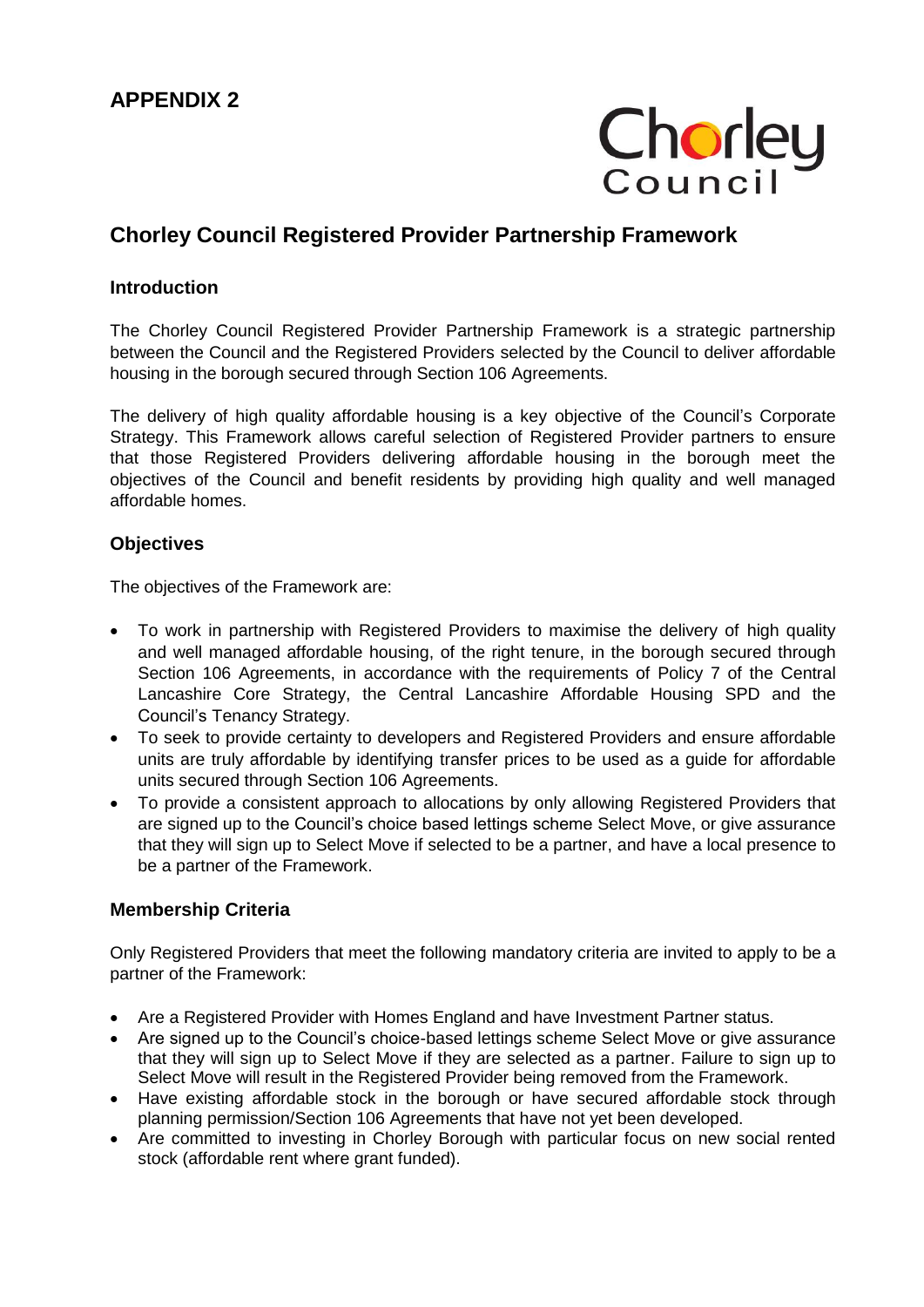Applications from Registered Providers meeting the above criteria will be considered further and assessed against the following performance criteria:

- Compliance with regulatory standards
- Management arrangements
- Customer care/quality of service
- Development expertise
- Support for Council's strategic objectives

# **Application Process**

Registered Providers wishing to join the Framework will be required to provide a written submission confirming that they meet the mandatory criteria and outlining how they meet the performance criteria set out above. Appendix 1 sets out further information on the criteria and the process for scoring submissions and selecting partners.

A Selection Panel comprising of Chief Officers, Elected Members and at least one independent representative has been formed which will assess and score the applications and decide which Register Providers will be selected as partners.

# **Allocation Process**

The process for allocating affordable units which will be secured through a Section 106 Agreement is as follows:

- 1. The planning application will be determined, and the Section 106 Agreement signed which will specify that the affordable units must be allocated in line with this Framework.
- 2. The developer will be required in the first instance to liaise with the Council regarding the transfer of the affordable units.
- 3. If the Council do not wish to secure the affordable units, the developer can transfer the affordable units to any other Registered Provider on the Framework. The preference is that if a particular RP owns significant existing stock in the area of the development then the affordable units should be allocated to that RP. The developer must notify the Council which RP has secured the units upon entering into a contract.
- 4. Prior to or upon completion of the affordable units, the Registered Provider will pay the developer the agreed transfer value.

## **Transfer Values**

The following transfer values should be used as a guide for affordable units secured through Section 106 Agreements:

| <b>Dwelling Type</b>          | <b>Tenure</b>           | <b>Benchmark £/sqm</b> |
|-------------------------------|-------------------------|------------------------|
| Apartments - studio and 1 bed | Social Rent             | £722.06                |
|                               | <b>Shared Ownership</b> | £1,436.91              |
| Apartments - 2 and 3 bed      | Social Rent             | £760.55                |
|                               | <b>Shared Ownership</b> | £1,513.50              |
| Houses - 2 or more bedrooms   | Social Rent             | £697.92                |
|                               | <b>Shared Ownership</b> | £1,388.86              |

These transfer values have been calculated based on household income and affordability in Chorley Borough. It is proposed that they will be updated on an annual basis to account for changing market conditions and local housing need requirements.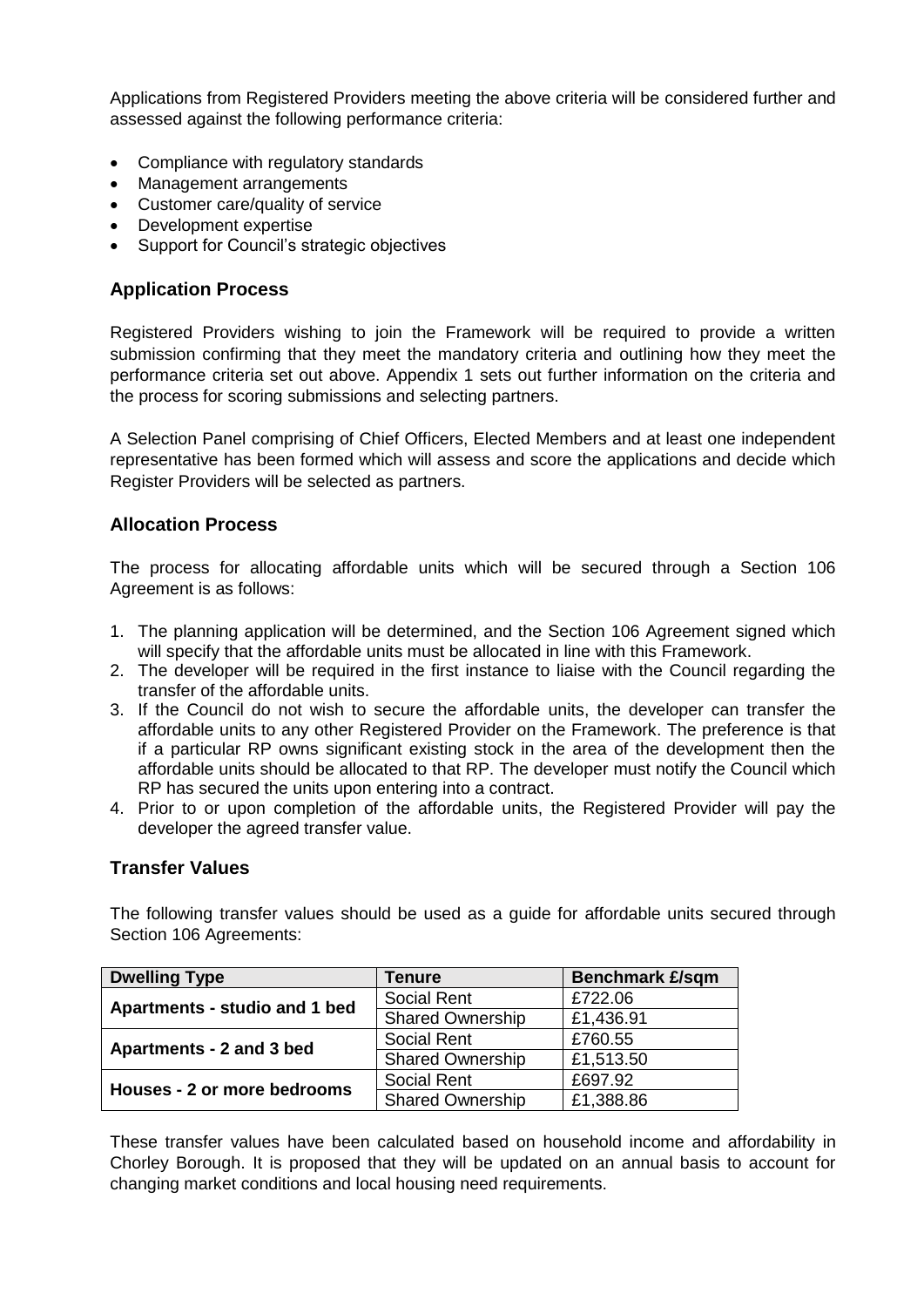# **Duration of the Framework**

The Framework will run for a three year period from 1<sup>st</sup> April 2021 to 31<sup>st</sup> March 2024. However, if it is considered necessary the Council will review the Framework sooner. New Registered Providers will only be invited to join the Framework during any review.

#### **Number of Partners**

The aim is for the Framework to have a minimum of five partners to ensure that all affordable units secured through Section 106 Agreements can be delivered. There will be no maximum number of partners.

#### **Fees**

All partners are required to contribute to the cost of service delivery. A fee will therefore be charged for each affordable housing unit delivered through the Framework. These fees go towards the provision of services which enable the delivery of affordable housing and assist in funding the administrative services required to secure and maximise affordable housing delivery. They may also be used to secure any other additional services directly relating to affordable housing delivery.

The total fee for a development is payable by the Registered Provider to the Council when a start on site is made by the developer. The fees cannot be paid from reserves which have been accumulated via funded schemes such as Recycled Capital Grant Fund.

The fee is £500 per affordable unit. This fee will be increased annually by RPI.

## **Requirements of Partners**

Partners of the Framework are required to sign a Partner Agreement and:

- Adhere to the membership criteria and allocation process
- Pay the relevant fees in a timely manner
- Recycle shared ownership staircasing receipts in the Borough
- Provide quarterly update reports to the Council
- Provide details of Regulator of Social Housing regulatory judgements/regulatory notices to the Council when published

## **Monitoring the Framework and Addressing Poor Performance**

The Council will annually review the performance of the Framework and the performance of each partner against the membership criteria and partner requirements. Poor performance or failure to meet these requirements will result in the partner being removed from the Framework.

If a partner is judged to be non-compliant with the Regulator of Social Housing regulatory framework and/or is subject to intervention/enforcement action they will be removed from the Framework. Their partner status will be reviewed following the outcome of the intervention/enforcement action.